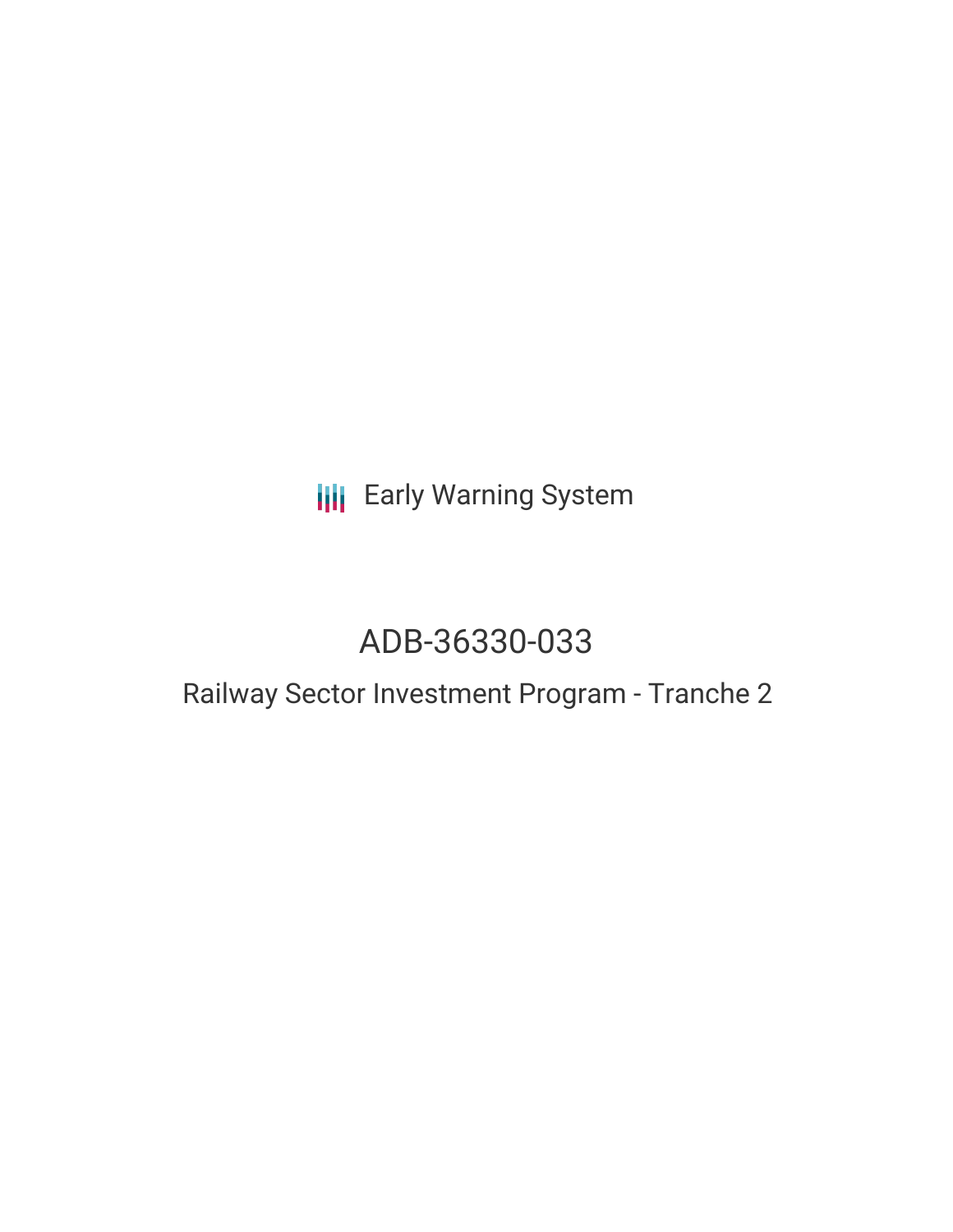

#### **Quick Facts**

| <b>Countries</b>               | India                        |
|--------------------------------|------------------------------|
| <b>Financial Institutions</b>  | Asian Development Bank (ADB) |
| <b>Status</b>                  | Active                       |
| <b>Bank Risk Rating</b>        | C                            |
| <b>Voting Date</b>             | 2014-02-06                   |
| <b>Borrower</b>                | Ministry of Railways         |
| <b>Sectors</b>                 | Infrastructure, Transport    |
| <b>Investment Type(s)</b>      | Loan                         |
| <b>Investment Amount (USD)</b> | \$130.00 million             |
| <b>Project Cost (USD)</b>      | \$227.20 million             |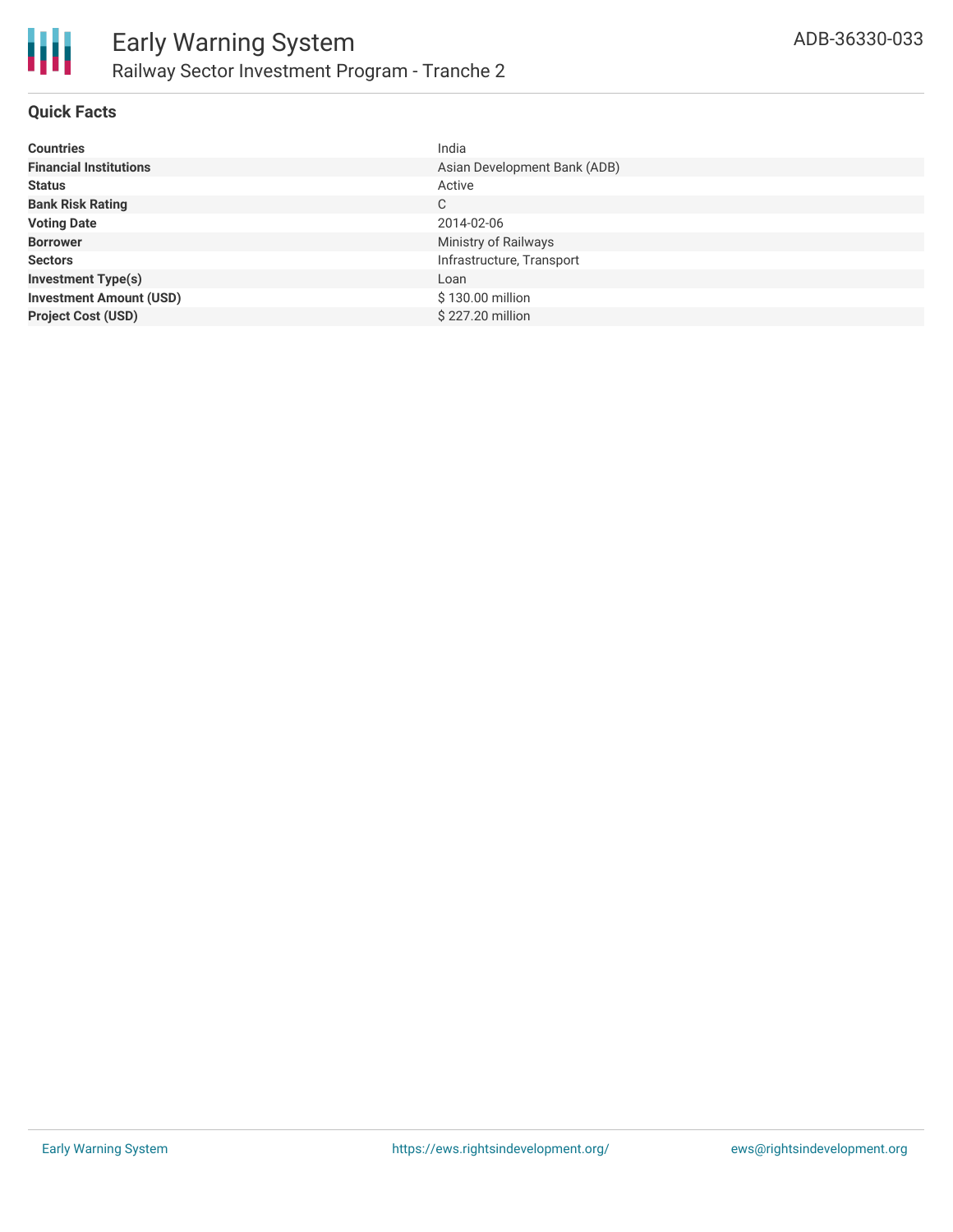

#### **Project Description**

This project funds buying an additional 840 kilometers of railroad track to be installed along high-density routes. Additionally, it finances electrification systems to be added to 640 kilometers of track and modern signal systems.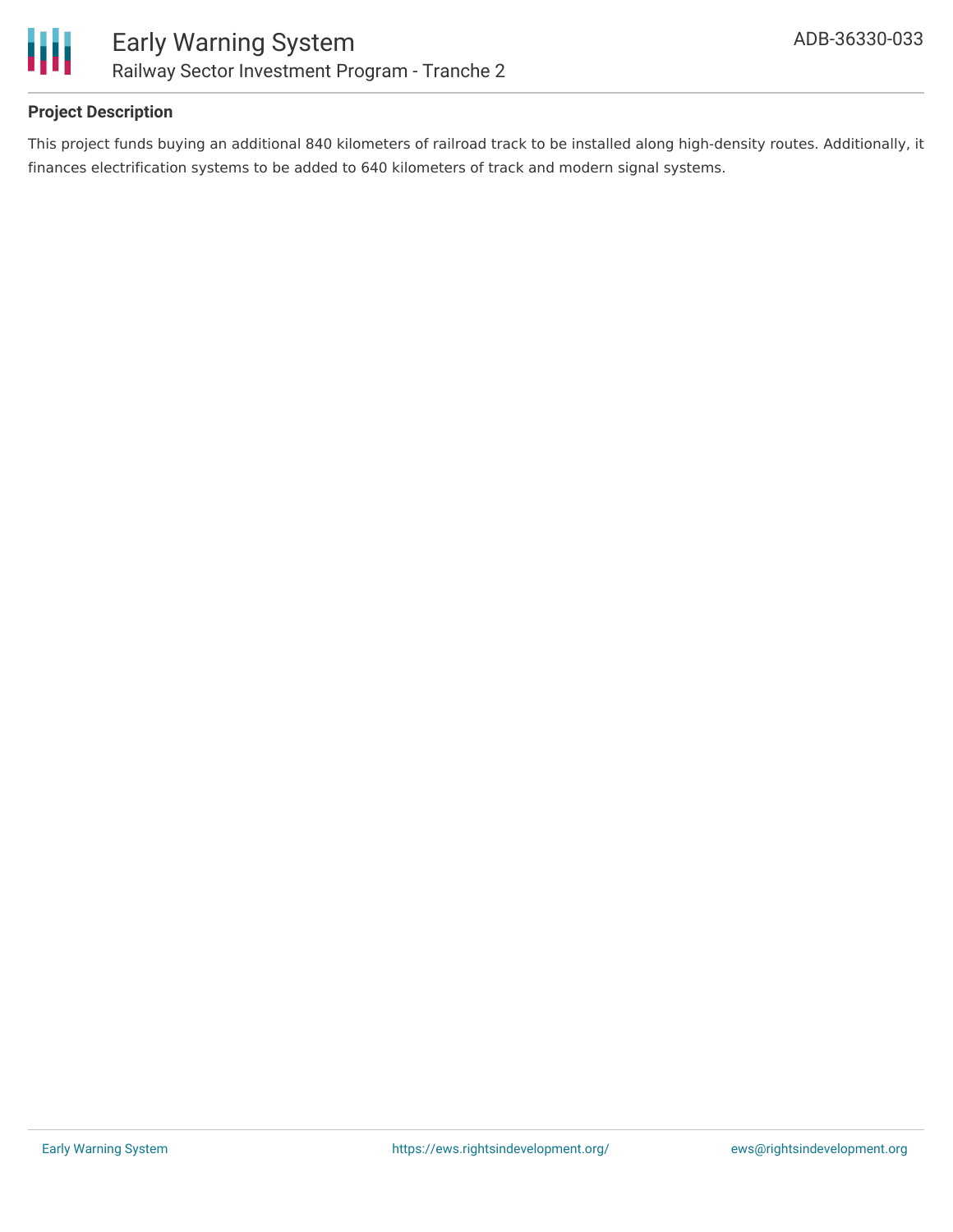

## Early Warning System Railway Sector Investment Program - Tranche 2

#### **Investment Description**

Asian Development Bank (ADB)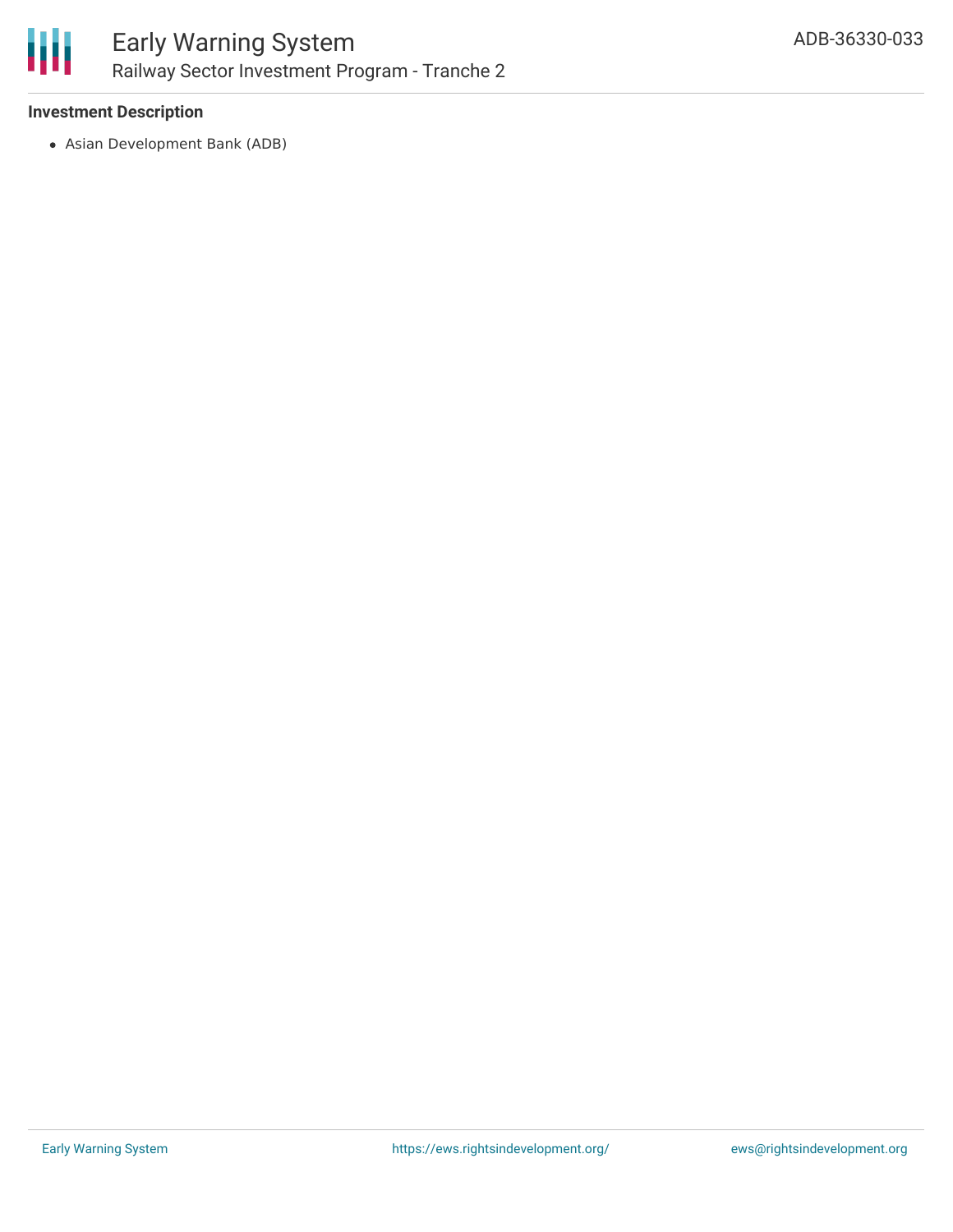

#### **Contact Information**

Ministry of Railways Railway Board, Room No. 416 Rail Bhawan, New Delhi 110001 India

ACCOUNTABILITY MECHANISM OF ADB

The Accountability Mechanism is an independent complaint mechanism and fact-finding body for people who believe they are likely to be, or have been, adversely affected by an Asian Development Bank-financed project. If you submit a complaint to the Accountability Mechanism, they may investigate to assess whether the Asian Development Bank is following its own policies and procedures for preventing harm to people or the environment. You can learn more about the Accountability Mechanism and how to file a complaint at: http://www.adb.org/site/accountability-mechanism/main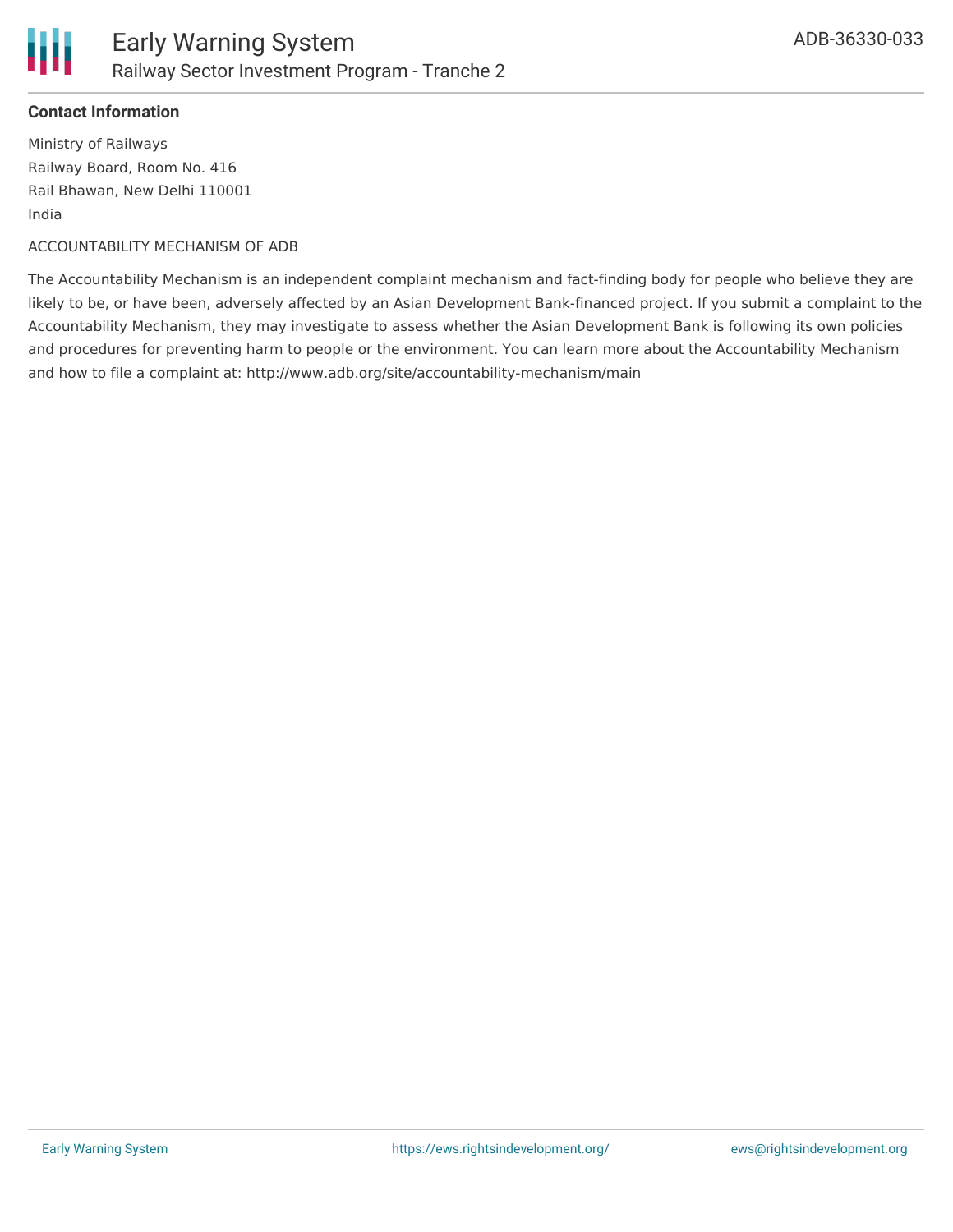#### **Bank Documents**

- Loan Agreement for Railway Sector [Investment](https://ewsdata.rightsindevelopment.org/files/documents/33/ADB-36330-033_O1Gq50l.pdf) Program Tranche 2 [\[Original](https://www.adb.org/projects/documents/loan-agreement-railway-sector-investment-program-tranche-2) Source]
- MFF Railway Sector [Investment](https://www.adb.org/projects/documents/ind-rsip-mff-t1-t2-oct-2015-mar-2016-smr) Program Facility, Tranches 1 and 2: Social Monitoring Report (Octobe [Original Source]
- Project Agreement for Railway Sector [Investment](https://ewsdata.rightsindevelopment.org/files/documents/33/ADB-36330-033_XzLbmoV.pdf) Program Tranche 2 [\[Original](https://www.adb.org/projects/documents/project-agreement-railway-sector-investment-program-tranche-2) Source]
- Project [Disclosure](https://ewsdata.rightsindevelopment.org/files/documents/33/ADB-36330-033.pdf) PDF [\[Original](https://www.adb.org/printpdf/projects/36330-033/main) Source]
- Railway Sector Investment Program Facility Concept and Tranches 1 and 2: [Environmental](https://www.adb.org/projects/documents/ind-36330-023-emr) Monitoring [Original Source]
- Railway Sector Investment Program Facility Concept and Tranches 1 and 2: [Environmental](https://www.adb.org/projects/documents/ind-36330-023-033-013-emr) Monitoring [Original Source]
- Railway Sector [Investment](https://ewsdata.rightsindevelopment.org/files/documents/33/ADB-36330-033_cdlrqeG.pdf) Program Facility Concept and Tranches 1 and 2: Social Monitoring Report [\[Original](https://www.adb.org/projects/documents/ind-36330-023-smr) Source]
- Railway Sector [Investment](https://ewsdata.rightsindevelopment.org/files/documents/33/ADB-36330-033_NsM7IXT.pdf) Program Facility, Tranches 1 and 2: Social Monitoring Report (April-Sept [\[Original](https://www.adb.org/projects/documents/ind-rsip-mff-t1-t2-apr-sep-2016-smr) Source]
- Railway Sector Investment Program Tranche 2: Audited Project Financial [Statements](https://www.adb.org/projects/documents/ind-railway-sector-investment-program-t2-apr-2014-mar-2015-apfs) (April 2014-Marc [Original Source]
- Railway Sector Investment Program Tranche 2: Audited Project Financial [Statements](https://www.adb.org/projects/documents/ind-rsip-t2-apr-2015-mar-2016-apfs) (April 2015-Marc [Original Source]
- Railway Sector Investment Program Tranches 1 and 2: [Environmental](https://www.adb.org/projects/documents/ind-rsip-t1-t2-oct-2015-mar-2016-emr) Monitoring Report (October 2015- [Original Source]
- Railway Sector Investment Program: Environmental Monitoring Report [\(April-September](https://ewsdata.rightsindevelopment.org/files/documents/33/ADB-36330-033_Vjby3cf.pdf) 2014) [\[Original](https://www.adb.org/projects/documents/ind-railway-sector-investment-program-apr-sep-2014-emr) Source]
- Railway Sector Investment Program: [Environmental](https://ewsdata.rightsindevelopment.org/files/documents/33/ADB-36330-033_ftImVDF.pdf) Monitoring Report (October 2014-March 2015) [\[Original](https://www.adb.org/projects/documents/ind-railway-sector-investment-program-oct-2014-mar-2015-emr) Source]
- Railway Sector Investment Program: Social Monitoring Report [\(April-September](https://ewsdata.rightsindevelopment.org/files/documents/33/ADB-36330-033_KJd1YeA.pdf) 2014) [\[Original](https://www.adb.org/projects/documents/ind-railway-sector-investment-program-apr-sep-2014-smr) Source]
- Railway Sector Investment Program: Social Monitoring Report [\(April-September](https://ewsdata.rightsindevelopment.org/files/documents/33/ADB-36330-033_eobteZX.pdf) 2015) [\[Original](https://www.adb.org/projects/documents/ind-railway-sector-investment-program-mff-t1-t2-apr-sep-2015-smr) Source]
- Railway Sector Investment Program: Social Monitoring Report (October [2014-March](https://ewsdata.rightsindevelopment.org/files/documents/33/ADB-36330-033_tzH1J73.pdf) 2015) [\[Original](https://www.adb.org/projects/documents/ind-railway-sector-investment-program-oct-2014-mar-2015-smr) Source]